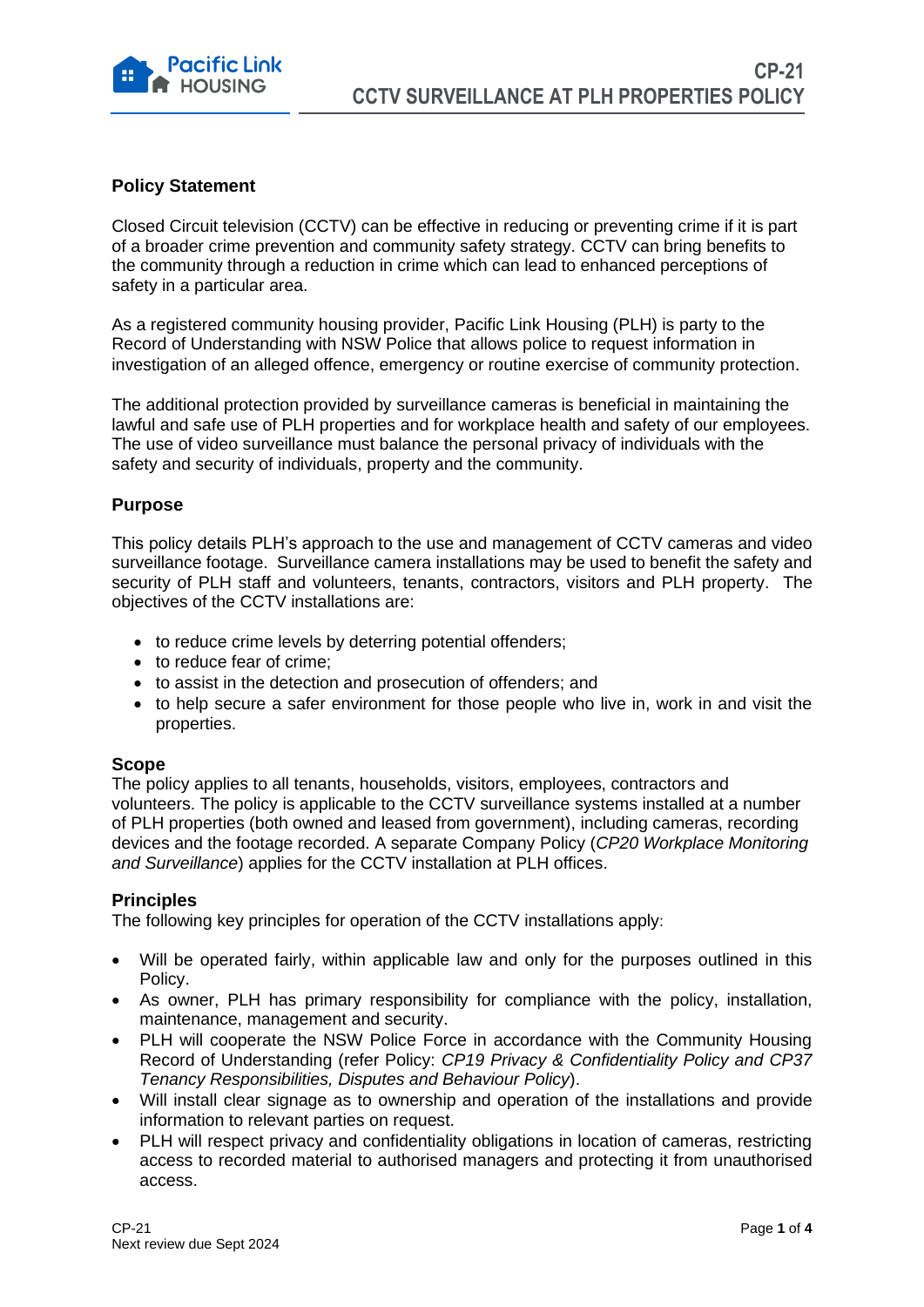- PLH will conduct regular audits of the operation and sharing of recorded material by testing its compliance against relevant policy, legislation and procedures.
- PLH will address and respond to complaints through its usual processes.

### **CCTV Camera Location**

**Pacific Link HOUSING** 

Video surveillance systems are installed at multi-tenancy sites that currently include :

- Dunbar Way Estate, Kendall Village, Peek Way and Glennie Street, North Gosford
- Wallis Avenue, Canton Beach
- Main Road, Glendale
- Captain Cook Crescent, Long Jetty
- Copnor Avenue, The Entrance,
- Chambers Place, Woy Woy.

These locations are determined on the basis of crime statistics reported by the NSW Police Force, data collected by PLH, dwellings constructed and owned by PLH and assets of high value. Where possible and practical, community consultation on the installation of CCTV will be conducted. Cameras are carefully positioned so that they will not record or intrude on the personal affairs of an individual. Camera positioning should minimise privacy intrusions and be installed to monitor only those spaces that have been identified as requiring surveillance. These include public thoroughfares, open grounds, community centres and common areas including children's playgrounds. At the start of and during a tenancy tenants will be informed of the use of CCTV surveillance where applicable. Maps of camera locations and their range of vision is available from PLH on request.

CCTV is also installed at the PLH office at Gosford.

#### **Signage**

Prominent and appropriate signage will be permanently displayed in the general location of the camera coverage advising of the presence of CCTV cameras. Signs will advise that the cameras are in constant operation and provide contact details for PLH, as the system owner.

#### **Camera Operation**

Cameras are of colour resolution, night-vision enabled, motion-activated and are fixed. The cameras are not capable of being panned, tilted or zoomed. No sound is recorded. State of the art technology has been used to ensure maximum resolution and picture quality. Each camera is housed and positioned in a manner that protects the camera from unauthorised access. PLH will establish and resource a regular maintenance program, by suitably qualified operators, of the cameras and systems to ensure effective operation.

#### **Recorded Material**

There is no real time monitoring of camera footage. Cameras are connected to central, locked control facilities and material is recorded on digital video recorders. Recorded material is retained for varying periods depending on the capacity of the storage device and securely deleted when no longer required. Images where an incident has occurred may be retained until resolution of the incident or indefinitely, depending on the circumstances. As the owner of the CCTV installations, PLH retains ownership of, and has copyright in all equipment, recorded material and documentation.

#### **Management of Recorded Material**

To comply with privacy and confidentiality obligations, the circumstances in which police or other relevant agencies are able to access the recorded material will be carefully controlled.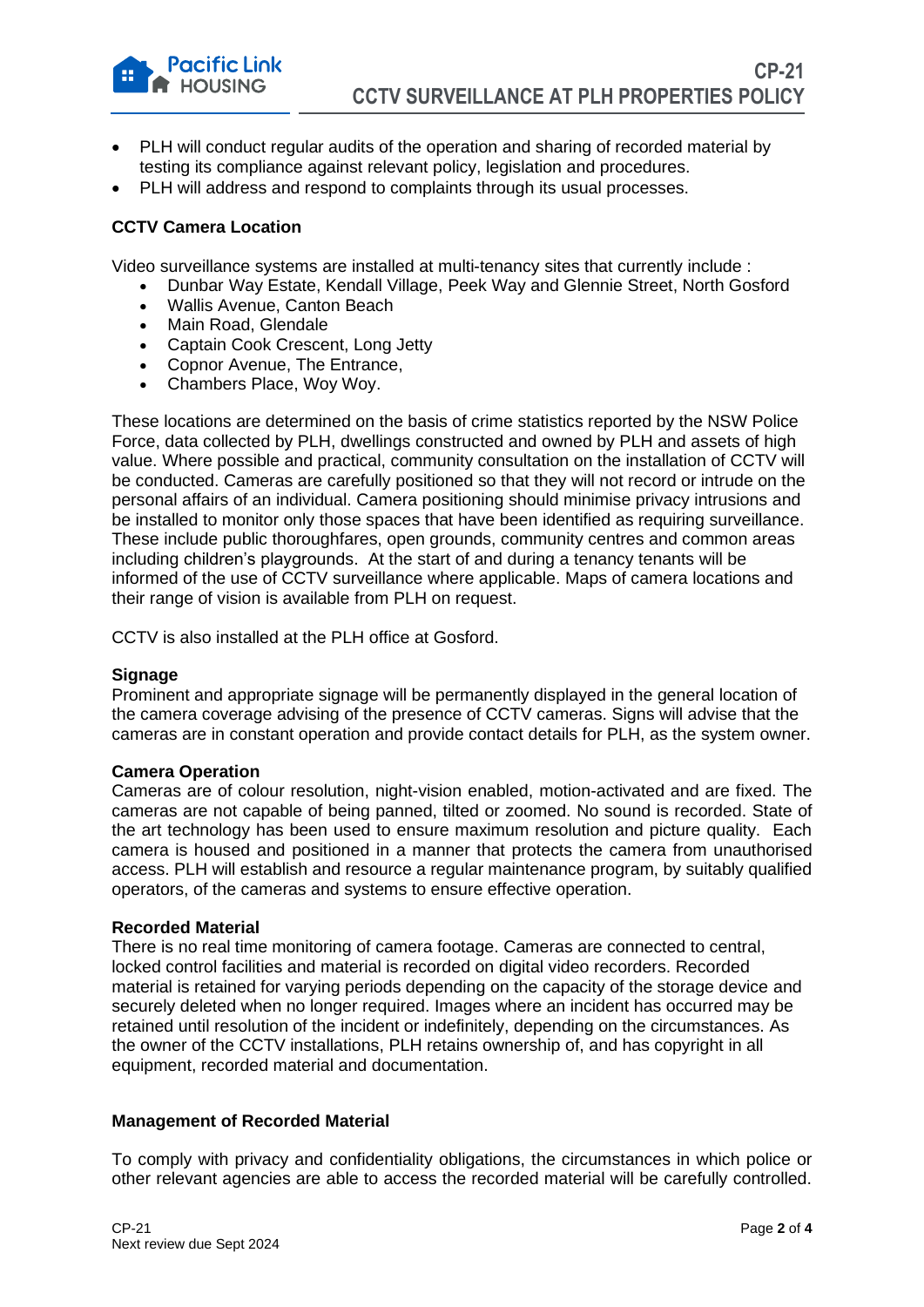Appropriate security measures will be taken against unauthorised access to, alteration, disclosure, accidental loss or destruction of recorded material.

As part of its normal operation, Pacific Link has:

- a procedure which makes plain to employees that they risk disciplinary proceedings (including dismissal) if they breach any of the provisions of the Policy and PLH's Code of Conduct;
- a requirement of confidentiality which can be enforced during and after termination of employment; and
- systems of monitoring and supervision that ensure compliance with the Policy.

All requests for access to recorded material must be authorised by either the CEO, Executive Manager, Tenancy & Support Services, Tenancy Manager or Tenancy Team Leader.

In order to protect the privacy of tenants, staff and contractors, any footage captured with CCTV surveillance will not be available to tenants, their support workers or advocates. In the event of a criminal activity occurring and where CCTV surveillance may provide crucial evidence, tenants should contact the police who can make a formal request to access the footage.

Access will be limited to:

- NSW Police, in circumstances where:
	- It is reasonably believed there is a serious and imminent threat to the life, health or safety of an individual;
	- The information is reasonably necessary for law enforcement purposes; or
	- To assist a police investigation into a missing person
- Authorised Pacific Link employees in relation to legal proceedings, including proceedings in the NSW Civil & Administrative Tribunal (NCAT),
- Department of Communities and Justice in relation to mandatory child protection reporting obligations,
- Authorised contractors for maintenance and training of the system, and
- Other statutory agencies where PLH has a mandatory reporting obligation.

Full details of the Record of Understanding with NSW Police are in *Policy : CP19 Privacy & Confidentiality Policy*. Under no circumstances shall master recorded footage leave the custody of Pacific Link unless it is delivered into the custody of the Police or courts in response to a subpoena, search warrant or relevant legal process.

PLH may refuse to provide footage in circumstances provided by privacy legislation, including

- where it is reasonably believed that giving access would pose a serious threat to the life, health or safety of any individual, or to public health or public safety; or
- giving access would have an unreasonable impact on the privacy of other individuals; or
- the request for access is frivolous or vexatious.

#### **Complaints Handling**

:

For tenants and visitors, complaints may be raised using PLH's Complaints Policy. Employees may raise concerns via the Employee Complaint and Dispute Resolution Procedure.